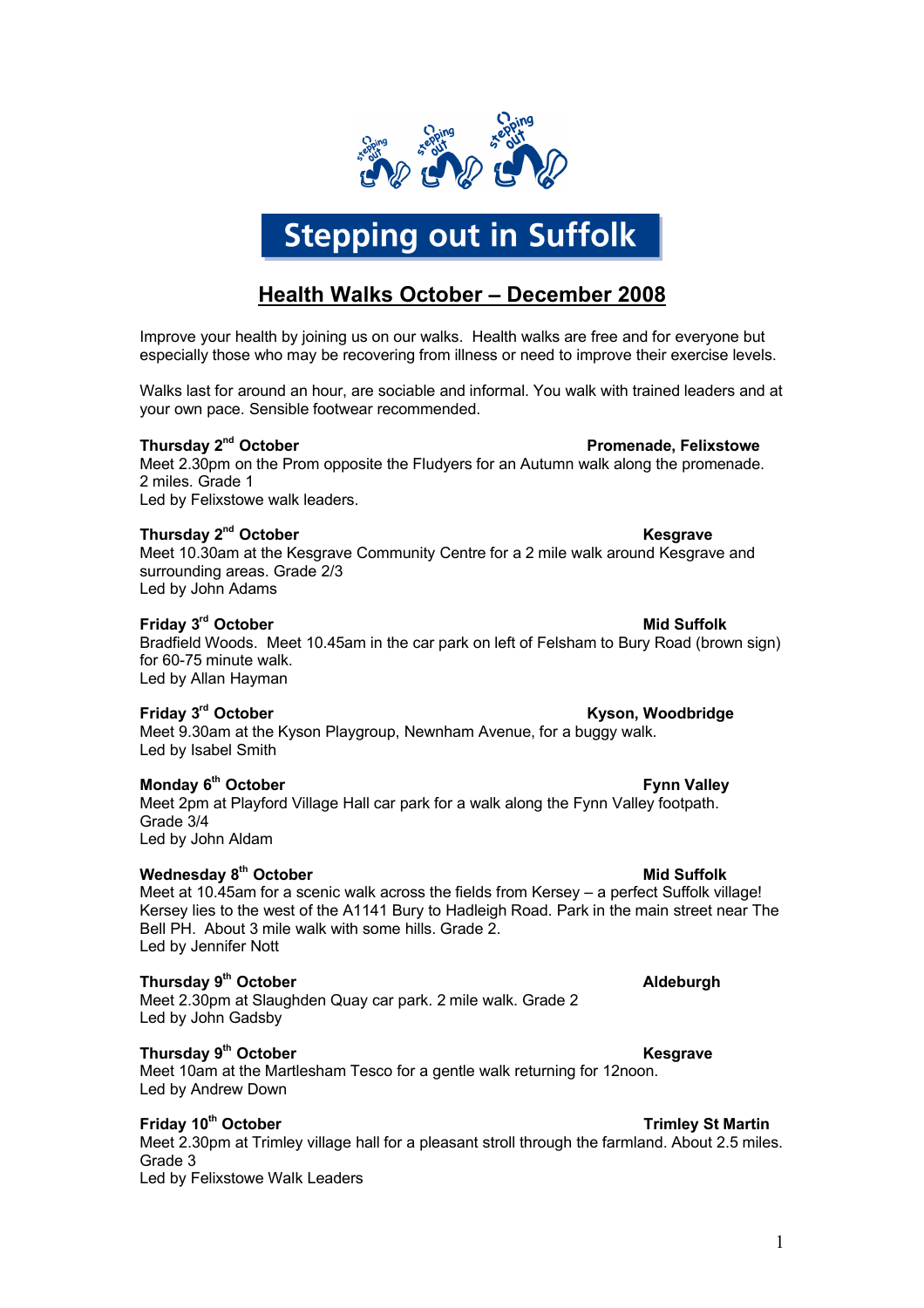# **Saturday 11th October Melton Playing Fields and Riverside**

Meet 2.30pm in car park in Melton Playing Fields (Melton Road, opposite the Coach & Horse pub) for a walk through the park and along the riverside. Grade 2 Led by Sharon Jarrett

# **Monday 13th October Wickham Market**

Meet 1pm at the church in Wickham Market for a 30 minute walk. Led by Isabel Smith

# **Tuesday 14<sup>th</sup> October Ipswich** Ipswich

Meet 10.30am at Bridge Wood Car Park, Orwell Country Park Grade 4 Some very steep slopes. Led by Richard Sharp, Park Ranger at Ipswich Borough Council

### **Wednesday 15th October Rendlesham**

Meet 2pm at the Rendlesham Childrens Centre for a buggy walk. Led by Lindsay Wharam

### **Wednesday 15th October Kesgrave**

Meet 10.30am at the Kesgrave Community Centre for a 2 mile walk around Kesgrave and surrounding areas. Grade 2/3 Led by John Adams

### **Wednesday 15th October Norton, Mid Suffolk**

Take A14, leave at junction 47, follow signs for A1088 Ixworth, which passes through Norton. Meet/park 10.45am at village hall (next to Dog PH). A flat circular walk of 2.5 miles, part village/countryside.

Led by Gary Cullimore

### **Thursday 16th October Wickhambrook, Mid Suffolk**

Wickhambrook (longer - 2 hours). Meet 10.30am for 10.45am start at the Memorial Social Centre to be found near Wickhambrook village stores on Stradishall to Newmarket road. Circular walk using green lanes in the area. 3 stiles. Toilets available. Grade 5. Led by Roger Medley

### **Sunday 19<sup>th</sup> October Butley Butley**

Meet 11am at Butley Village Hall in Mill Lane. Mill Lane is a left hand turning for Butley Pottery on the B1084 just past Butley Oyster. (Map ref: TM369511). It is an easy walk that will take 1.5 hours. Wet weather footwear recommended if rained previous week. Grade 3/4 Led by Isabel Smith

### **Monday 20<sup>th</sup> October <b>Felixstowe** Felixstowe

Meet 10.30am at the Methodist Church in Hamilton Road for a walk through some central streets. 2.5 Miles. Grade 3 Led by Felixstowe Walk Leaders

### **Tuesday 21st October Framlingham**

Meet 10.30am at the Framlingham Castle car park for a 2 mile walk around the town and surrounding countryside. Grade 2/3 Led by Rayleen Finn

# $\blacksquare$  **Wednesday 22** $\blacksquare$ **<sup>nd</sup> October**  $\blacksquare$  **Benhall**

Meet 10.30am at Benhall Church, Deadmans Lane for a walk through the countryside. Led by John Hayward

### **Thursday 23rd October Wickhambrook, Mid Suffolk**

Wickhambrook (shorter – 45 mins). Meet 10.45am at the Memorial Social Centre to be found near Wickhambrook village stores on Stradishall to Newmarket road. Circular walk using green lanes in the area. Toilets available. Grade 2. Led by Roger Medley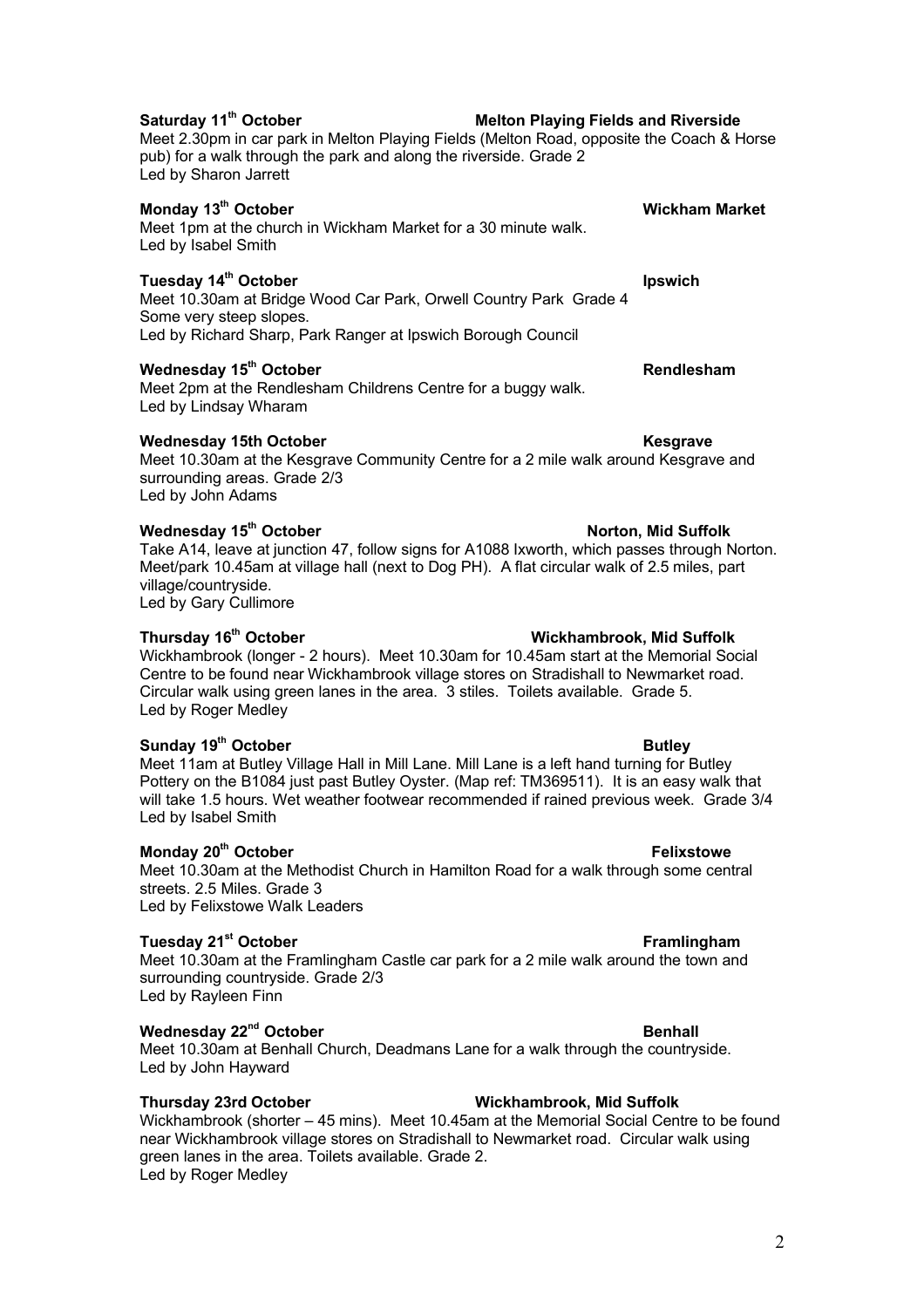# **Tuesday 28<sup>th</sup> October Contract Contract Contract Contract Contract Contract Contract Contract Contract Contract Contract Contract Contract Contract Contract Contract Contract Contract Contract Contract Contract Contract**

Meet 2.30pm at Brackenbury Leisure Centre to visit some of Old Felixstowe's highways and byways. 2.5 Miles. Grade 2 Led by Felixstowe Walk Leaders

### **Wednesday 29<sup>th</sup> October Ipswich** Ipswich

Meet 12.30 at play area on Alderman Road for a walk along the canal path, the only central Ipswich local nature reserve. Maybe able to spot Water Vole and Otters. Walk in conjunction with Ipswich Borough Council Grade 1 Led by Barbara Tottle

### **Monday 3**

**Kyson, Woodbridge** Meet 10am at the Kyson Playgroup, Newnham Avenue, for a buggy walk. Led by Isabel Smith

### **Wednesday 5**

Meet at the bus stop outside the Fludyers Hotel at 10.15am. Catch a bus to Felixstowe Ferry and walk back to the Fludyers. 2.5 Miles. Grade 2 Led by Felixstowe Walk Leaders

### **Wednesday 5 th November Leiston**

Meet 2.30pm at Leiston Leisure Centre car park, Red House Lane, for a 2-3 mile walk along footpaths in the surrounding area. Grade 2 Led by Marion Walker

### **Thursday 6**

Meet 10.45am at the village hall for a 90 min walk. Thurlow can be found off to the right when travelling from Bury to Haverhill. This walk visits Great and Little Thurlow and Little Bradley. Return along the River Stour. Toilets available. Grade 4. Led by Roger Medley

### **Friday 7 th November Martlesham**

Meet 2pm in the car park of Martlesham Community Hall (near Tesco rear deliveries entrance). A walk to follow the Sandlings path through and beyond the woods. Grade 2/3 Led by John Aldam

# **Saturday 8 th November Bredfield**

Meet 2pm at Bredfield Village Hall Car Park. Grade 3 Led by Sharon Jarrett

### **Tuesday 11th November Kesgrave**

Meet 10.30am at the Kesgrave Community Centre for a 2 mile walk around Kesgrave and surrounding areas. Grade 2/3 Led by John Adams

# Wednesday 12<sup>th</sup> November **Thornham, Mid Suffolk**

Meet 10.45am at Thornham Walks car park by the Forge Café ( $£1$  fee payable). A 3 mile walk through the Thornham Estate to the unique thatched church at Thornham Parva. Toilets available.

Led by Gary Cullimore

# **Thursday 13<sup>th</sup> November <b>Felixstowe** Felixstowe

Meet at 2.30pm on the Sea Front opposite Beach Station Road. 2 Miles. Grade1 Led by Felixstowe Walk Leaders

### **Thursday 13<sup>th</sup> November Wickham Market**

Meet 1.30pm at the playing field in Wickham Market for a 30 minute walk. Led by Isabel Smith

# **Felixstowe Ferry**

**Great Thurlow, Mid Suffolk**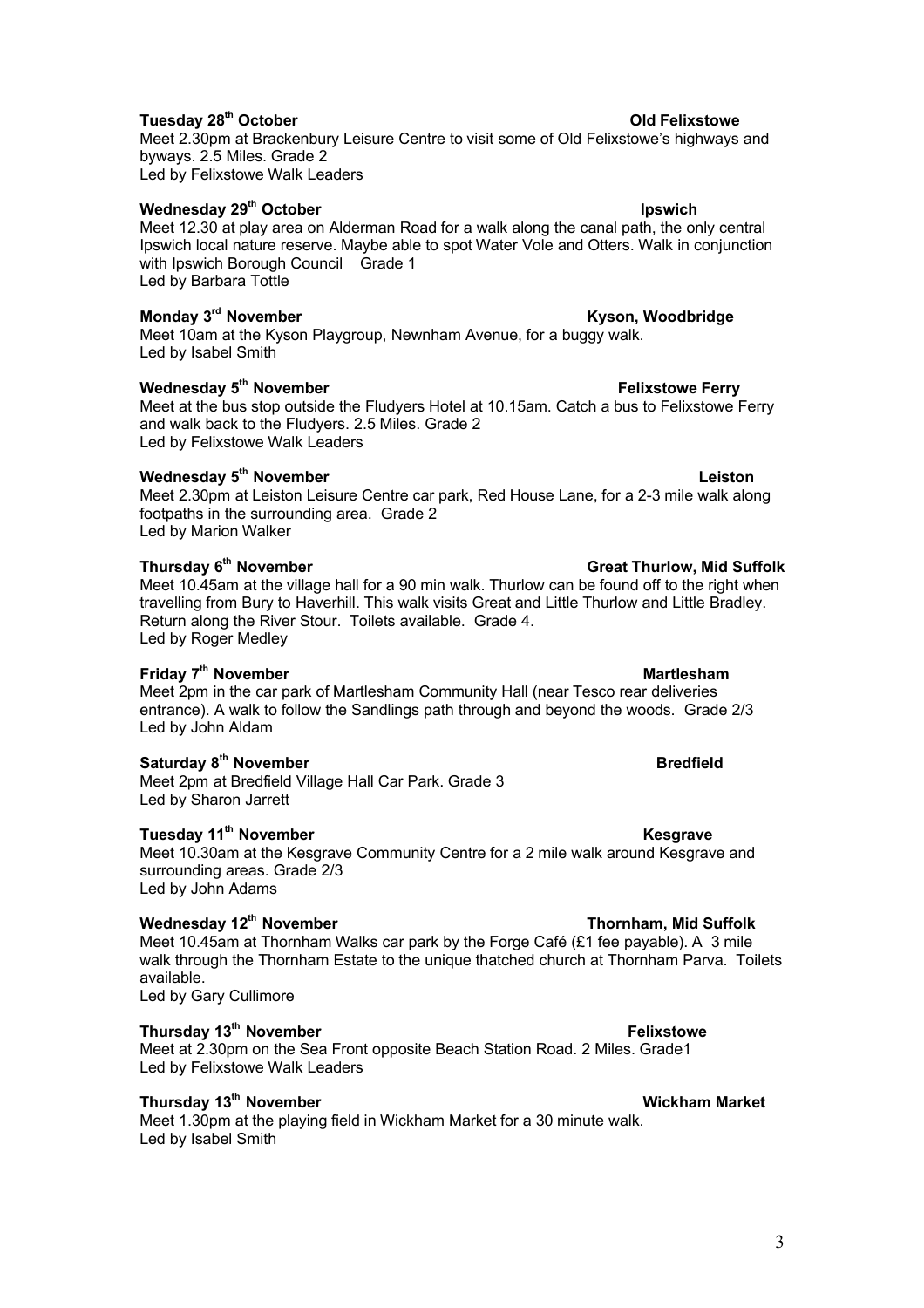### **Thursday 13 th November Ipswich**

### Meet 10.30am at Soane Street main gates for a walk around Christchurch Park. Grade 1 Led by Julie Stokes

### **Thursday 13th November Rendlesham**

### Meet 10am at the Rendlesham Childrens Centre for a buggy walk. Led by Lindsay Wharam

### **Friday 14th November Mid Suffolk**

Meet 10.45am at Brandon Country Park (on left of Bury to Brandon road). Walk to High Lodge for a lunch stop then return to the car park. Approx. 4 mile walk. Led by Allan Hayman

# **Saturday 15th November Friday Street, Rendlesham Forest**

Meet 2pm at the car park. Take the Tunstall & Snape Road out of Woodbridge. Turn right immediately you reach the end of Eyke village. Turn left at T junction, the lane to Friday Street is then a little way along on the right. Grade 2 Led by Sharon Jarrett

### **Wednesday 19th November Aldringham**

Meet at 11am Map ref: Os Explorer 212 458 609. Take the B1353 from Aldringham crossroads towards Thorpeness, car park is on the left, just past right hand turn to the Church Circular walk from Aldringham Common, walking on farm tracks, disused railway line and boarded fens. Some uneven ground, tree roots and small hills. Might be able to spot Marsh and Hen Harrier…though no promises!!! Walk for about 3 miles. Grade 3/4 Led by Maggie Jennings

### **Thursday 20th November Needham Lake**

Meet 10.45am by Needham Lake for a walk through the Wild Wood and along the Gipping riverside. Ample parking. May be muddy. Toilets available. Grade 2. Led by Jennifer Nott

### **Friday 21st November Felixstowe**

Meet 10.30am at the Grove car park for a walk through woodland and fields 2.5 Miles Grade 3 Led by Felixstowe Walk Leaders

### **Sunday 23rd November Boyton**

Meet 1pm at Boyton Almshouses. Map ref:TM372470 . Take the Hollesley Rd past the Woodbridge/Sutton base, drive for about 3 miles, take the left turn for Boyton and the next left,straight over the crossroads and the Almshouses are about 1 mile on the left hand side. Grade3/4. Led by Isabel Smith

### **Tuesday 25th November Framlingham**

Meet 10.30am at the Framlingham Castle car park for a 2 mile walk around the town and surrounding countryside. Grade 2/3 Led by Rayleen Finn

### **Tuesday 25<sup>th</sup> November Institute Controllering Controllering Controllering Controllering Controllering Controllering Controllering Controllering Controllering Controllering Controllering Controllering Controllering Contr**

Meet 11am at Pipers Vale Car Park, Sandy Hill Lane. Some steep hills. Grade 4 Led by Richard Sharp, Park Ranger from Ipswich Borough Council

# **Thursday 27th November Mid Suffolk**

Great Thurlow (short – 45 mins) Meet 10.45am at the village hall. Thurlow can be found off to the right when travelling from Bury to Haverhill. A walk around Great Thurlow. Toilets available. Grade 2 Led by Roger Medley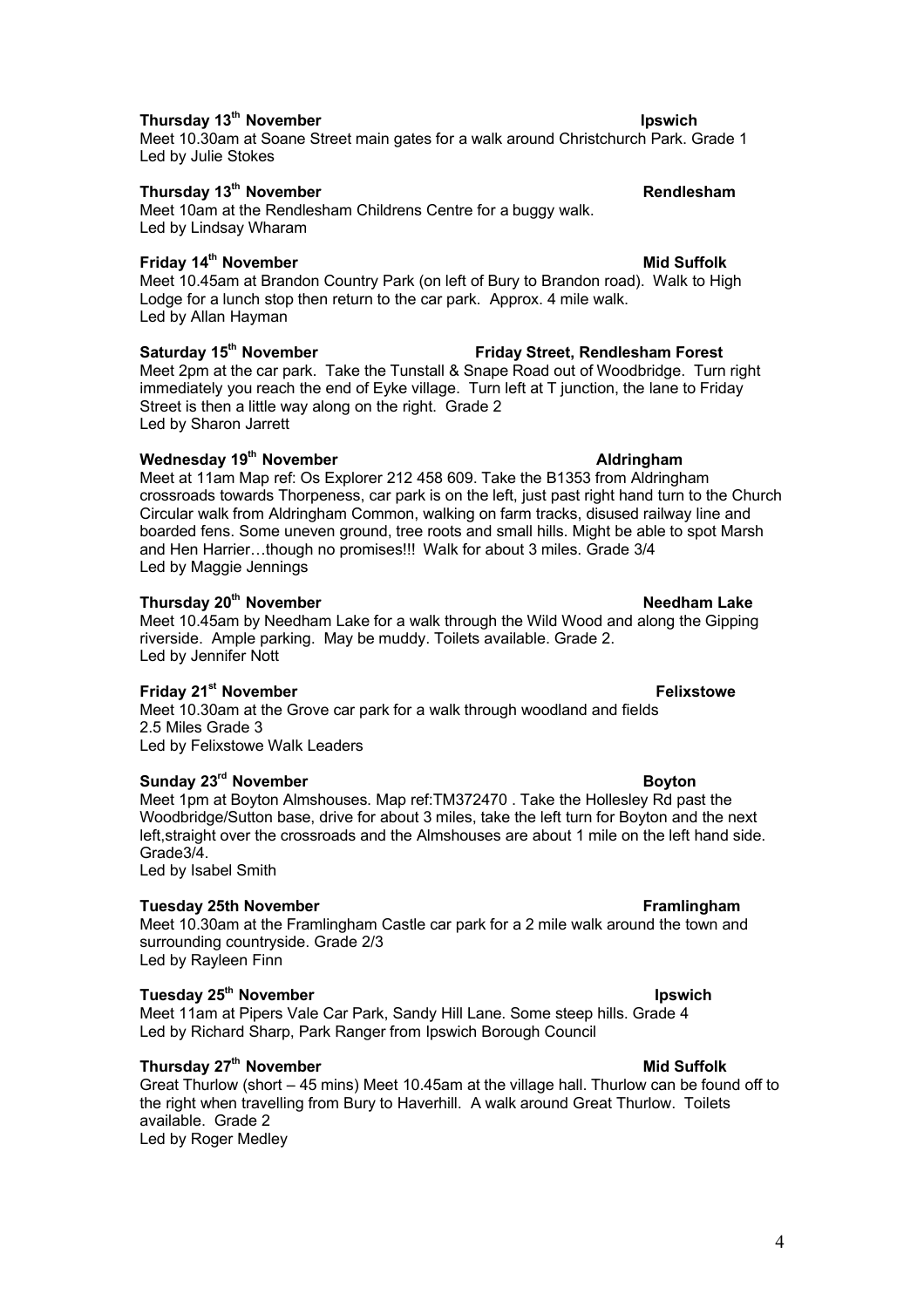### **Monday 1 st December Felixstowe**

Meet at 2.30pm outside the Spa Pavillion for a walk along the prom and Old Felixstowe. 2 Miles Grade 2. Led by Felixstowe Walk Leaders

# $\blacksquare$ Tuesday 2 $\blacksquare$ <sup>nd</sup> December Mid Suffolk

Meet 10.45am at West Stow Anglo Saxon Village car park for river, lakeside and heath walk of 60-70 minutes. Led by Allan Hayman

### **Wednesday 3**

Meet 10.30am at the Kyson Playgroup, Newnham Avenue, for a buggy walk. Led by Isabel Smith

# **Thursday 4**

Meet 10.30am at car park on north side of B1353 Aldringham – Thorpeness road. 2  $\frac{1}{2}$  miles. Grade 2. Led by John Gadsby

# **Friday 5 th December Waldringfield**

Meet 2pm at the public car park behind the Maybush pub at Waldringfield. A walk overlooking the river then in a loop via the church and playing field. Grade 3/4 Led by John Aldam

### **Saturday 6 th December Chillesford**

Meet at Chillesford Froize Inn at 11am ( Map ref: TM385524 ), park any where in the village. To get to Chillesford follow the B1084. Grade4 has many stiles Led by Isabel Smith

### **Monday 8 th December Rendlesham**

### Meet 10am at Rendlesham Childrens Centre for a buggy walk. Led by Lindsay Wharam

### **Tuesday 9 th December Woodbridge**

Meet at 10.30am at Deben Pool for a walk along the River Deben in Winter. 2.5 Miles. Grade 2

# **Tuesday 9**

From Alder Carr Farm to Creeting St Mary. Park at the farm, Needham Market to Creeting St Mary road. Toilets available. Meet at 10.45am for this Grade 3 walk. Led by Jennifer Nott

### **Tuesday 9 th December Ipswich**

### Meet 11am at the Car Park in Landseer Road for a walk around the park. Grade 2 Led by Barbara Tottle

### **Wednesday 10<sup>th</sup> December <b>Hasketon Hasketon**

Meet 2pm at Hasketon Village Hall. Grade 3 walk. Led by Marion Weeks

### **Friday 12th December Wickham Market**

Meet 12 noon at the school in Wickham Market for a 30 minute walk. Led by Isabel Smith

# **Monday 15<sup>th</sup> December Kesgrave**

Meet 10.30am at the Kesgrave Community Centre for a 2 mile walk around Kesgrave and surrounding areas. Grade 2/3 Led by Zeta Wright

**Kyson, Woodbridge** 

**Aldeburgh Common** 

# **th December Needham Market**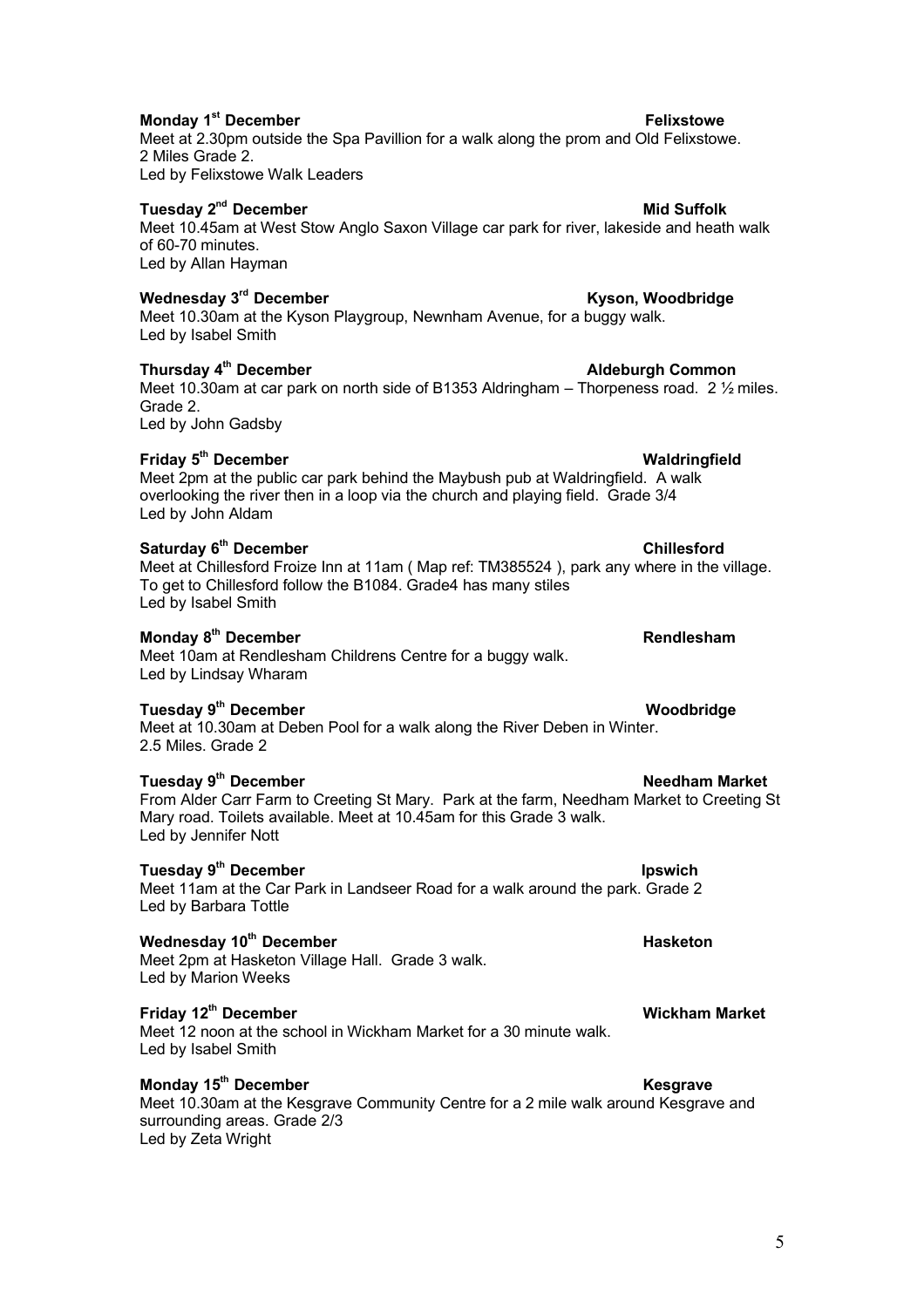### **Tuesday 16th December Frame and Security Contract Contract Present Contract Pramingham**

Meet 10.30am at the Framlingham Castle car park for a 2 mile walk around the town and surrounding countryside. Grade 2/3 Led by Rayleen Finn

### **Wednesday 17th December Sizewell**

Meet 10.30am at the higher car park at Sizewell for the Greenswood Walk. Led by John Hayward

### **Wednesday 17th December Felixstowe Christmas Lunch**

Meet at 11am outside the Fludyers to walk the sea front and follow up with Christmas Lunch (booking is essential for lunch). 2 Miles Grade 1 Led by Felixstowe Walk Leaders

# **Thursday 18<sup>th</sup> December Mid Suffolk**

Meet 10.45am at Rodbridge picnic site, which is south of Long Melford on the Sudbury Road. A 90 min walk skirting the Sudbury water meadows and returning via the disused railway line. Allow extra time for Long Melford if not familiar with this attractive village. Toilets available. Grade 3 Led by Roger Medley

# **Saturday 20th December Woodbridge back streets** Meet 2pm at the top of Elmhurst Park for a walk around Woodbridge. We'll finish in a café for a hot drink & cake/mince pie for those whose want to! Hills & steps to negotiate but we'll go slow when needed! Grade 3

Led by Sharon Jarrett.

# **Monday 29<sup>th</sup> December – Walk Off Christmas <b>Felixstowe**

### Meet 10.30am outside the Alex Restaurant for a brisk walk along the sea front. 2.5 Miles. Grade 1 Led by Felixstowe Walk Leaders

# **Friday 2 nd January - New Year walk Woodbridge**

Meet 2pm at car park on the right, one fifth of a mile down from the top of Broom Heath (off Sandy Lane) in Woodbridge. A walk over the railway bridge and along the Deben. Grade 3 Led by John Aldam

# **Tuesday 6 th January - New Year Resolution Felixstowe**

Meet 2.30pm outside the Leisure Centre. Resolve to start the New Year by walking with us. 2 Miles. Grade 2

Led by Felixstowe Walk Leaders

# **Saturday 10<sup>th</sup> January Sutton Heath** Sutton Heath

Meet 2pm at the main car park at Sutton Heath for a walk through the wood & heath. Grade 2 Led by Sharon Jarrett

### **Monday 12<sup>th</sup> January <b>Kyson, Woodbridge Kyson, Woodbridge**

Meet 10.30am at the Kyson Playgroup, Newnham Avenue, for a buggy walk. Led by Isabel Smith

### **Thursday 15th January Ipswich**

Meet 10.30am at Bourne Park gates off Wherstead Road for a walk under the Orwell Bridge to Bourne Nurseries for a refreshments and walk back again. Some slopes. Grade2/3 Led by Julie Stokes

# **Thursday 15th January Rendlesham, Woodbridge**

Meet 10am at the Rendlesham Childrens Centre for a buggy walk. Grade 1 Led by Isabel Smith